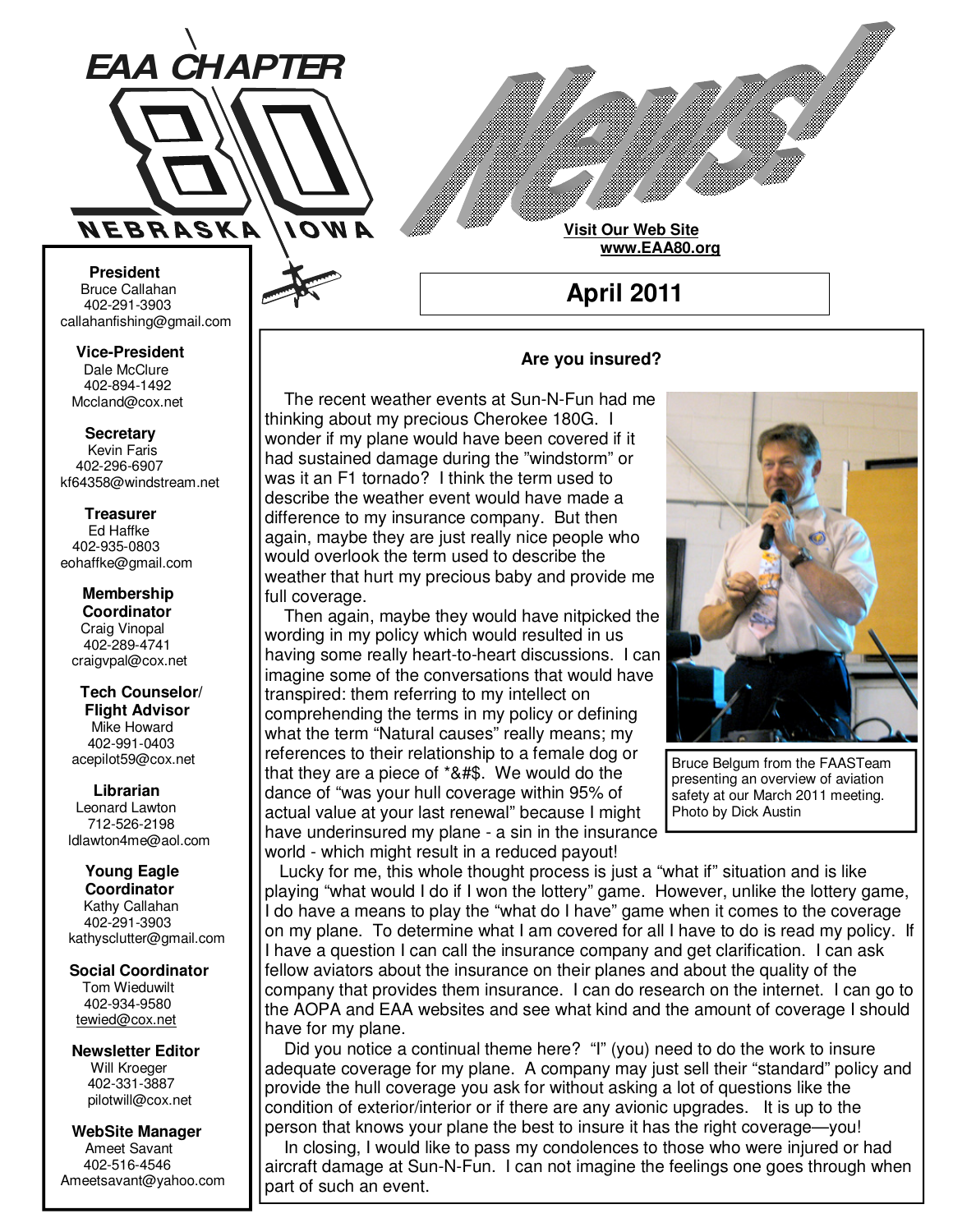| Now for the lighter side of the storm. The following appeared in                                                                                                                                                                                                                                                                                                                                                                                                                                                                                                                                                                                                           | Apr 20-21<br><b>Iowa Aviation conference</b><br>Des Moines, IA                                                                                                                                                                                                                                                                                                                                                                                                                                                                                                                                                                                                 |
|----------------------------------------------------------------------------------------------------------------------------------------------------------------------------------------------------------------------------------------------------------------------------------------------------------------------------------------------------------------------------------------------------------------------------------------------------------------------------------------------------------------------------------------------------------------------------------------------------------------------------------------------------------------------------|----------------------------------------------------------------------------------------------------------------------------------------------------------------------------------------------------------------------------------------------------------------------------------------------------------------------------------------------------------------------------------------------------------------------------------------------------------------------------------------------------------------------------------------------------------------------------------------------------------------------------------------------------------------|
| AVweb on Monday 4/4/2011.<br>"The Sun 'n Fun tornado last week was certainly a dramatic<br>enough event, and affected enough people, that a T-shirt to<br>commemorate it was inevitable. By Saturday, show-goers were<br>turning up with gray T-shirts that proclaim, "I survived Sun 'n<br>Fun 2011," with a graphic of a spinning tornado tossing tents,<br>airplanes, and various critters into the air. The actual tornado<br>that hit the airport, while it was certainly damaging, was not<br>quite so dramatic as the one on the T-shirt, but for those who<br>were there, it's now officially a t-shirt-worthy event."<br><b>April Meeting Time &amp; Location</b> | May 1<br>$Fly-in(B)$<br>Red Oak, IA<br>May 7<br>Rich Rhea Memorial Fly-in<br>Versailles, MO<br><b>May 22</b><br>Fly-in (B) at Museum<br>Sioux City, IA<br><b>May 28</b><br>Wings over Atchison<br>St. Joseph, MO<br><b>June 2-5</b><br>National Biplane Fly-in<br>Junction City, KS<br>June 4<br>State Fly-in<br>Scottsbluff, NE<br>Fly-in (B) (see below)<br>Council Bluffs, IA<br>June 4<br>June 5<br>$Fly-in(B)$<br>Audubon, IA<br>Jun 25-26 Midwest Aerobatic Championship Seward, NE<br>June 25<br>Stearman Field Fly-in(B)(L)<br>Benton, KS<br><b>July 8-9</b><br>Wing Nuts flying Circus & Fly-in<br>Tarkio, MO<br>July 25-31 AirVenture<br>Oshkosh, Wi |
| This month's meeting is Monday April 11th at 7PM at Hangar                                                                                                                                                                                                                                                                                                                                                                                                                                                                                                                                                                                                                 |                                                                                                                                                                                                                                                                                                                                                                                                                                                                                                                                                                                                                                                                |
| One at Millard airport in Omaha. The airport is still located on<br>South 132nd Street between Q and Harrison.<br>By the way, what are your doing July 11th? Our July meeting<br>will be at Duncan Aviation in Lincoln. See ya there.                                                                                                                                                                                                                                                                                                                                                                                                                                      | The Balloon Federation of America will be celebrating<br>50 years of ballooning (modern hot air). The event is<br>taking place in Des Moines, April 7 through 10.<br>http://www.bfa50.com/                                                                                                                                                                                                                                                                                                                                                                                                                                                                     |
| $A$ pril Program.                                                                                                                                                                                                                                                                                                                                                                                                                                                                                                                                                                                                                                                          | CAF SPRING OPEN HOUSE and FLY-IN/DRIVE-IN<br>BREAKFAST-June 4, 2011 - 8AM TO 4PM At: Great Plains                                                                                                                                                                                                                                                                                                                                                                                                                                                                                                                                                              |
| Our very own Kathy Callahan will be talking about our very<br>successful Young Eagles program. She will recognize ground<br>crew and pilots, present the 2011 schedule and talk about<br>supplies, volunteer recruitment, scholarship recipients, and the<br>latest news regarding the Young Eagles program.                                                                                                                                                                                                                                                                                                                                                               | Wing of the Commemorative Air Force<br>Council Bluffs Municipal Airport KCBF, 16301 McCandless<br>Road; Council Bluffs, IA 51503<br>All you can eat pancakes by 'The Pancake Man' 8am to 11am<br><b>Breakfast FREE to Pilots-in-Command</b><br>Aircraft on Display; Mustang P-51s; Mohawk OV-1; Alfa Jet;                                                                                                                                                                                                                                                                                                                                                      |
| Also, Ward Combs just returned from Sun-N-Fun and has some<br>interesting stories.                                                                                                                                                                                                                                                                                                                                                                                                                                                                                                                                                                                         | Stinson L-5; Aeronca L-3 and many others. For more info: Call<br>Dale Standley 712-366-6631 or email dales51503@cox.net.<br>(got this from PIREPS)                                                                                                                                                                                                                                                                                                                                                                                                                                                                                                             |
| <b>Young Eagles</b><br>Our first YE event of the year was weathered out on Saturday,<br>March 26th. However, we will not be defeated by the Nebraska<br>weather and have scheduled two events specifically for the                                                                                                                                                                                                                                                                                                                                                                                                                                                         | It is now official - the EAA's historic B-17 Flying Fortress<br>will visit Lincoln, Nebraska on Tuesday and Wednesday July<br>12 & 13, 2011.                                                                                                                                                                                                                                                                                                                                                                                                                                                                                                                   |
| following small groups. Note: These rallies are not open to the<br>public.<br>Three or four pilots are needed on Tuesday, April 12 at 10<br>AM at Millard. We are providing Young Eagle flights for<br>13 students from King Science and Technology Magnet<br>School.<br>Six pilots and a few ground crew volunteers are needed on<br>Saturday, April 30 at 9 AM at Millard. We are providing<br>Young Eagle flights for 18 Aviation Explorers affiliated                                                                                                                                                                                                                  | The Doolittle Raiders will be having their 69th reunion at the<br>Strategic Air and Space Museum April 14-17, 2011. There are<br>only 5 raiders left, out of 80, and all will be attending this<br>reunion. There will be events everyday to meet the Raiders. In<br>addition, there will be 2 B-25's available to give rides<br>Wednesday through Sunday at the Lincoln airport for \$425 for<br>30 minutes For more info, go to www.doolittlereunion.com/<br>events.htm                                                                                                                                                                                      |
| with UNO's Department of Aviation.<br>Please contact Kathy if you can help out with either of these<br>Young Eagle events.                                                                                                                                                                                                                                                                                                                                                                                                                                                                                                                                                 | EAA has video website called EAA Video Player. It has<br>some interesting videos. For more info or to see some videos<br>go to http://www.eaavideo.org                                                                                                                                                                                                                                                                                                                                                                                                                                                                                                         |
| Talking about Young Eagles, go see the EAA YE facebook<br>page at (not that I know anything about this face book stuff)<br>http://www.facebook.com/EAASkycatcherTour                                                                                                                                                                                                                                                                                                                                                                                                                                                                                                       | The FAA Safety program has announced a new <b>WINGS-Pilot</b><br><b>Proficiency Program User's Guide.</b> It has helps and tips,<br>screen shots, and even contains a section "Especially for<br>Instructors," which will prove most helpful for instructors<br>participating in the <b>WINGS</b> Program. For more info go to:                                                                                                                                                                                                                                                                                                                                |
| <b>EVENTS:</b><br>$(B)$ - Breakfast / $(L)$ - Lunch<br>Chapter 1055 (B) (0800-1000)<br>1st Sat<br>York, NE<br>3rd Sat<br>Chapter 569 (B) (0800-1000)<br>Crete, NE<br>Balloon Fly-in (see below)<br>Apr 7-10<br>Des Moines, IA<br>Apr 16<br>Kansas State University Fly-in (B)<br>Salina, KS<br>Apr 17<br>Dubuque, IA<br>$Fly-in(B)$                                                                                                                                                                                                                                                                                                                                        | /http://faasafety.gov/documents/Wings_Manual.pdf<br>Wanted: Steve Farner is looking to join or create a partnership<br>for a heavy single (6-place) or light twin. Blair airport (BTA) is<br>preferred, but would consider other options also. He can be<br>reached at steve.farner@bellevue.edu, or at 402-690-8751.                                                                                                                                                                                                                                                                                                                                          |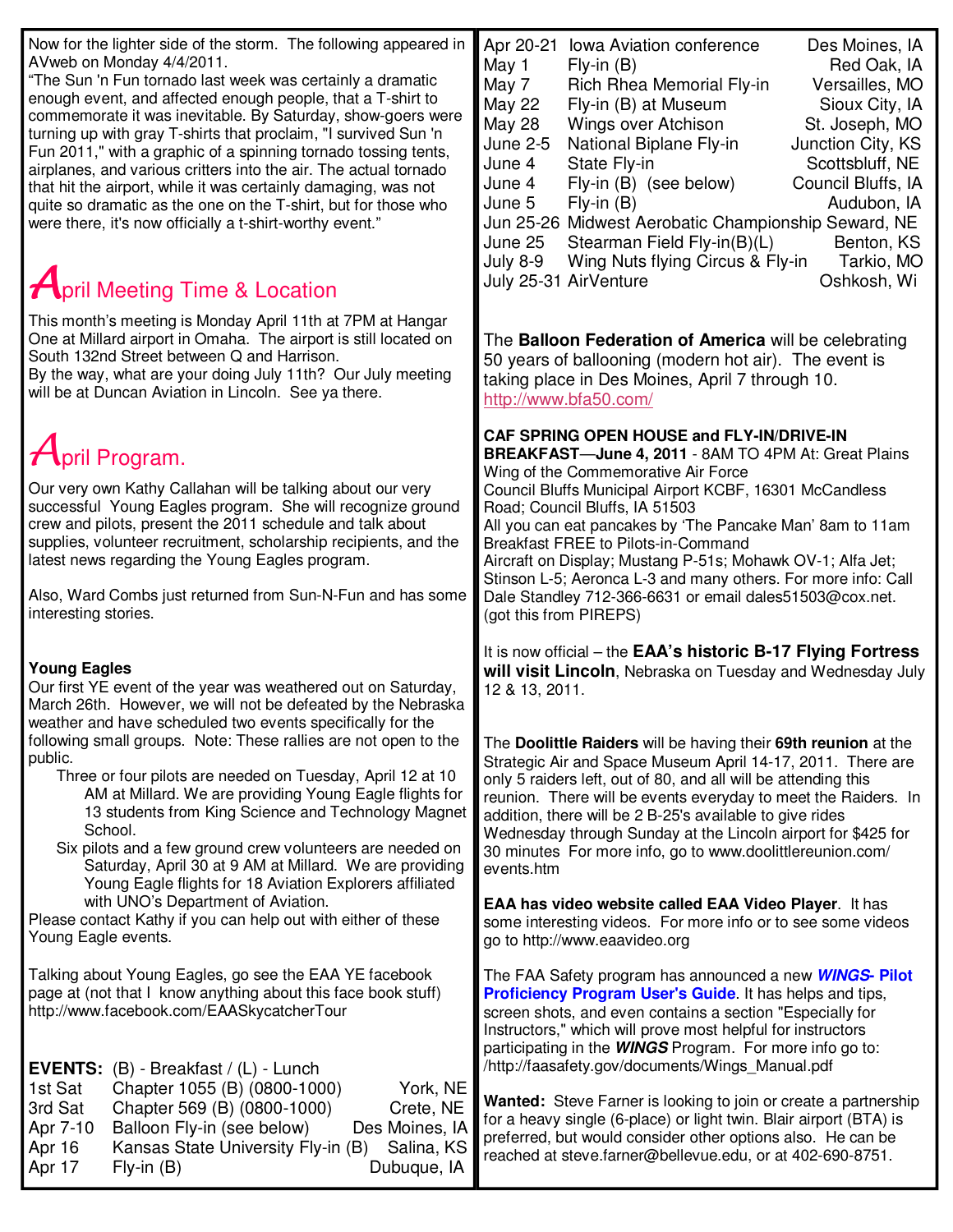### *EAA Chapter 80*  March 14, 2010 Official Meeting Minutes

The Chapter 80 EAA meeting was held at the Millard airport in the facilities of Hangar One. The meeting was called to order by President Bruce Callahan at 7:01 PM. Attending were forty-four members and three FAA representatives. **2011 Officers:** 

- Bruce Callahan President
- Dale McClure Vice President
- Ed Haffke Treasurer
- Kevin Faris Secretary

# **Treasurers Report:**

Checking \$5,087.17 A C.D. matures in March and will "roll over" into a new one. Chapter 80 totals \$11,437.57

The Treasurers report was approved as given.

**Minutes:** The minutes of the February 14 meeting were accepted.

**Young Eagles:** There will be a Young Eagles Event March 26 with approximately 26 people from the UNO aviation program. We will need five or six pilots.

# **Builders Reports:**

- Mike Howard reports his airframe is complete and the engine mounted on his plans-built autogiro.
- Tom Mann reports the right wing of his Long EZ is complete, starting on the left.
- Chris Halfman reports the cabin angles are drilled and working on the rudder pedals of his RV7A.
- Doug Humble is working on his Thatcher CX4 fuselage.
- Tim Hewett is working on baffles and cowl of his RV8A.

**Tech Counselor:** Mike Howard reports that no one has approached him so far to be a tech counselor or flight advisor. **Fly Out / Social Coordinator:** Mike Howard reported there will be a fly-out to Columbus on March 27. The plan is to arrive at the shop of Muhle Aviation by 12:00. We will tour the shop of Paul Muhle and Frank Cuba. We will be picking up sub sandwiches for lunch.

## **Old Business:**

Membership Coordinator Craig Vinopal reminds members to pay your 2011 dues.

## **New Business:**

• Bruce Callahan announced we have a chance to host the Ford Tri-motor in September. Members were generally not-interested in hosting it. We will inform EAA of same.

The business meeting adjourned at 7:16 PM for a short break and folled with the FAA safety program.

#### **Website:** www.eaa80.org

## **Program:**

The program was given by FAA FAAST team members Bruce Belgum, Verle Engel, and Bobby Reed. Bruce Belgum presented information on situational awareness and flight safety issues. Verle Engel covered amateur built and light sport maintenance issues. The meeting adjourned at 08:57 PM.

Meeting adjourned, Kevin Faris, Secretary

For sale **1/4 ownership in a 1956 Cessna 172** four seat plane. Aircraft is hangared at Millard-(MLE). Aircraft has an STC for autogas. Share cost is \$7500.00, hourly rate is \$25.00 dry. Hangar rent (\$150.00 a mo.) and insurance (\$750.00 approx.yr.) are shared between 3 owners (for now). An ideal trainer/first aircraft or time builder. If interested, call Ken Bahr at 402-559-0133.

I am **interested in an older Aeronca, Luscombe, Piper or Taylorcraft**, restored and in top condition; or a more recent used American Champion, Luscombe, Taylorcraft or RANS under \$75K. Must meet FAA criteria for Light Sport Aircraft. Please contact me at Ron Chandler, 2127 Melrose Lane, Salina, KS 67401 or 785-825-7101 or rchandler44@cox.net. I am a member of Ellsworth, Kansas Chapter 1127.

Don Meyer has two **Bose X Headsets** for sale, \$400.00 each. They are in excellent condition and are in original boxes and cases. He can bring them to next meeting if anyone wants to take a look at them. Call 402-650-2551 or email he at airmeyer1@cox.net.